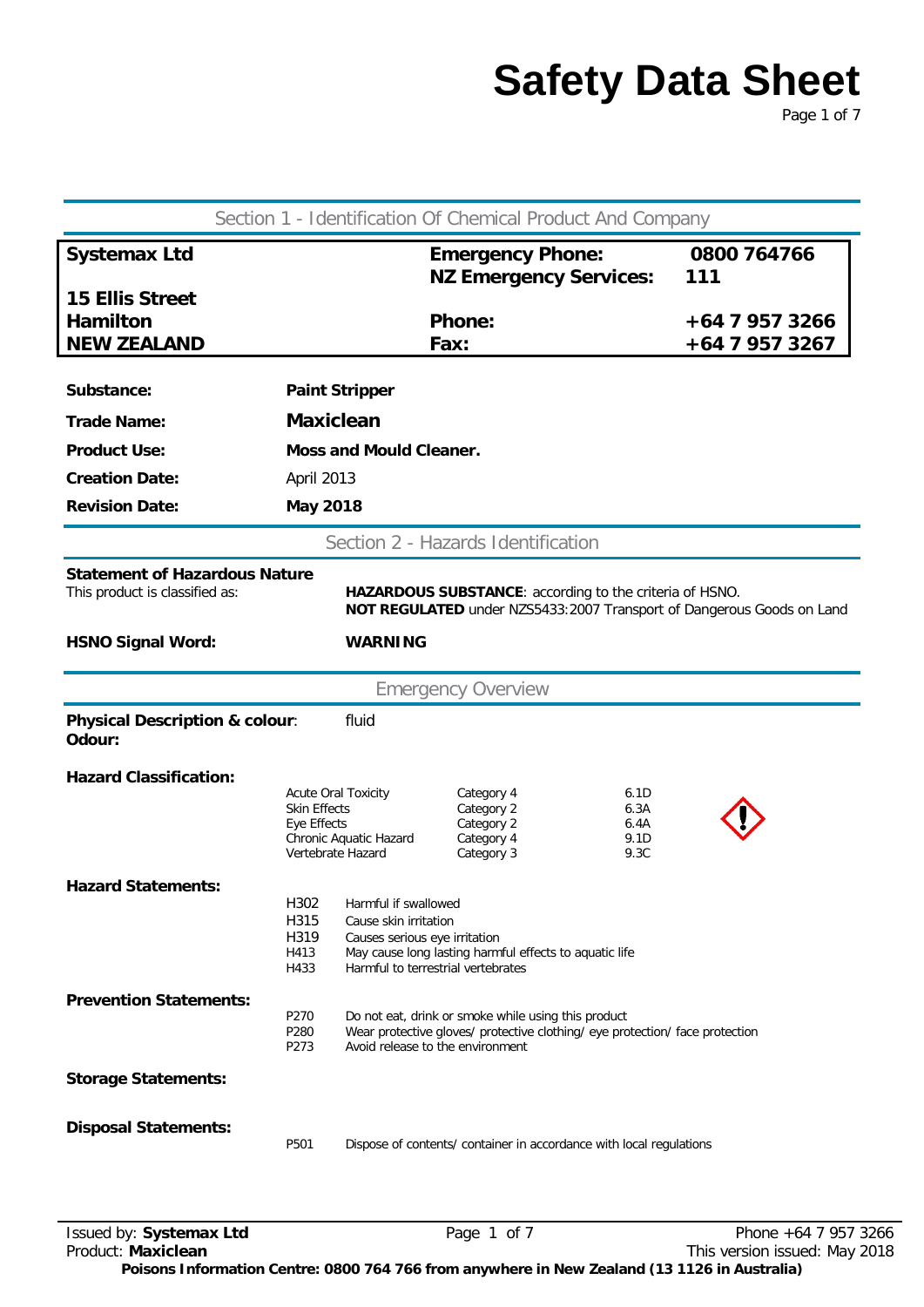Page 2 of 7

### Section 3 - Composition/Information on Ingredients

| <b>Ingredients</b>                                | <b>CAS No</b> | Conc.%   |
|---------------------------------------------------|---------------|----------|
| Benzyl $C_{12-16}$ alkyldimethylammonium chloride | 68424-85-1    | 70 - 80  |
| Alcohols, $C_{12-14}$ secondary, ethoxylated      | 84133-50-6    | $1 - 10$ |
| Mixed alkyl aryl polyoxyethylene glycols          |               | $1 - 10$ |
| Potassium Hydroxide                               | 1310-58-3     | $\lt$ 1  |

This is a commercial product whose exact ratio of components may vary slightly. Minor quantities of other nonhazardous ingredients are also possible.

Section 4 - First Aid Measures

#### **General Information:**

You should call The Poisons Information Centre if you feel that you may have been poisoned, burned or irritated by this product. The number is **0800 764766** from anywhere in New Zealand (13 1126 in Australia) and is available at all times. Have this SDS or product label with you when you call.

- Eye Contact: If in eyes, hold eyelids apart and flush the eye continuously with running water. Continue flushing until advised to stop by the Poisons Information Centre or a doctor, or for at least 15 minutes. Ensure complete irrigation of the eye by keeping eyelids apart and away from eye and moving the eyelids by occasionally lifting the upper and lower lids. Seek medical attention without delay; if pain persists or recurs seek medical attention. Removal of contact lenses after an eye injury should only be undertaken by skilled personnel.
- Skin Contact: Immediately remove all contaminated clothing, including footwear. Flush skin and hair with running water (and soap if available). Seek medical attention in event of irritation.
- **Inhalation:** Remove from contaminated area. Other measures are usually unnecessary.
- **Ingestion:** IF SWALLOWED, REFER FOR MEDICAL ATTENTION, WHERE POSSIBLE, WITHOUT DELAY. For advice, contact a Poisons Information Centre or a doctor. Urgent hospital treatment is likely to be needed. In the meantime, qualified first-aid personnel should treat the patient following observation and employing supportive measures as indicated by the patient's condition. If the services of a medical officer or medical doctor are readily available, the patient should be placed in his/her care and a copy of the SDS should be provided. Further action will be the responsibility of the medical specialist. If medical attention is not available on the worksite or surroundings send the patient to a hospital together with a copy of the SDS. Where medical attention is not immediately available or where the patient is more than 15 minutes from a hospital or unless instructed otherwise: INDUCE vomiting with fingers down the back of the throat, ONLY IF CONSCIOUS. Lean patient forward or place on left side (head-down position, if possible) to maintain open airway and prevent aspiration. NOTE: Wear a protective glove when inducing vomiting by mechanical means.

#### **Note to Physician:**

For exposures to quaternary ammonium compounds;

- For ingestion of concentrated solutions (10% or higher): Swallow promptly a large quantity of milk, egg whites / gelatin solution. If not readily available, a slurry of activated charcoal may be useful. Avoid alcohol. Because of probable mucosal damage omit gastric lavage and emetic drugs.
- If hypotension becomes severe, institute measures against circulatory shock.
- If respiration laboured, administer oxygen and support breathing mechanically. Oropharyngeal airway may be inserted in absence of gag reflex. Epiglottic or laryngeal oedema may necessitate a tracheotomy.

## Section 5 - Fire Fighting Measures

**Extinguishing Media:** Preferred extinguishing media are dry chemical, Carbon dioxide (CO<sub>2</sub>) or foam

Fire and Explosion Hazards: Combustible. Slight fire hazard when exposed to heat or flame. Acids may react with metals to produce hydrogen, a highly flammable and explosive gas. Heating may cause expansion or decomposition leading to violent rupture of containers. May emit acrid smoke and corrosive fumes.

Fire Fighting: Alert Fire Brigade and tell them location and nature of hazard. Wear full body protective clothing with breathing apparatus. Prevent, by any means available, spillage from entering drains or water course. Use water delivered as a fine spray to control fire and cool adjacent area. Avoid spraying water onto liquid pools. **DO NOT** approach containers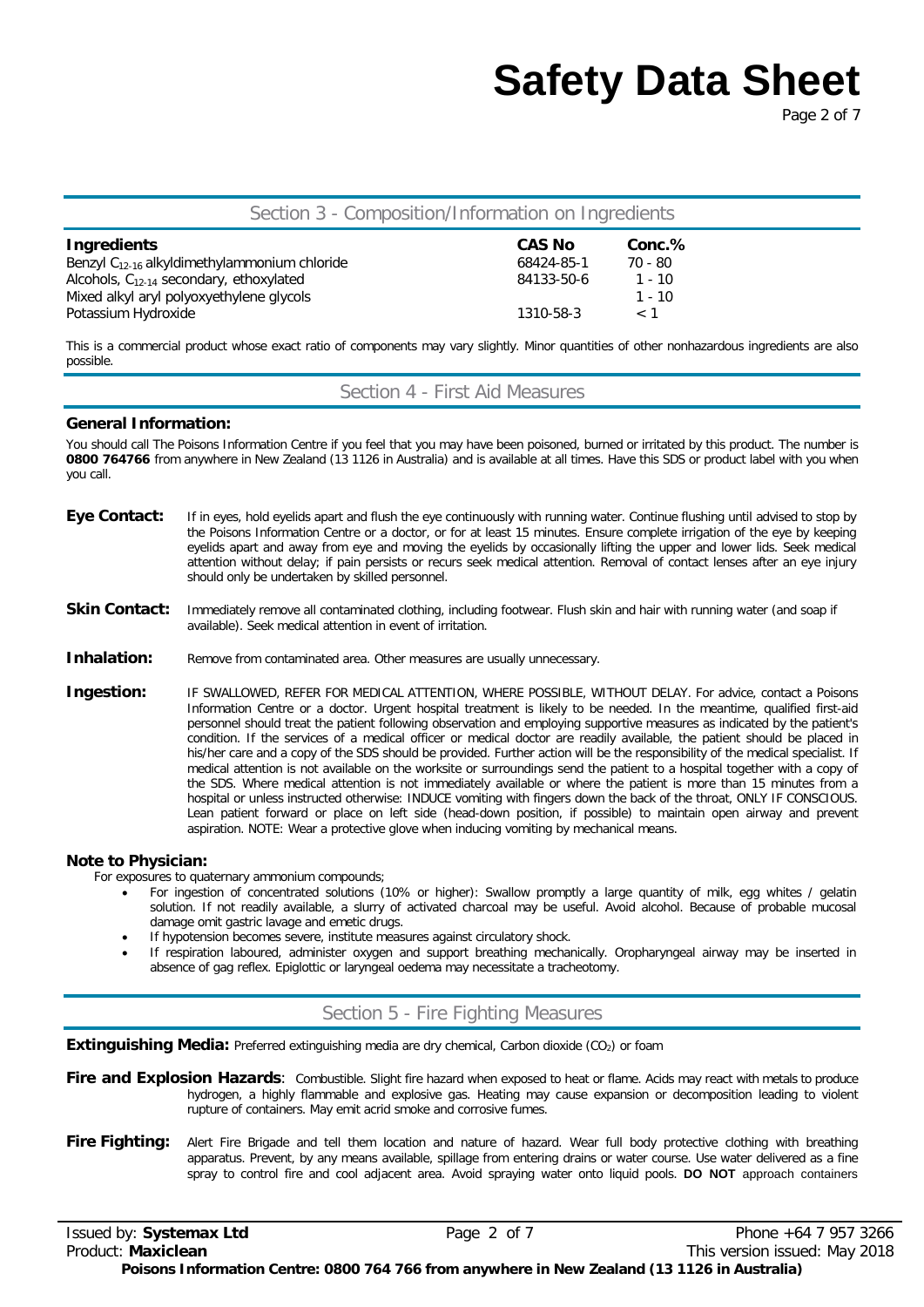suspected to be hot Cool fire exposed containers with water spray from a protected location. If safe to do so, remove containers from path of fire.

#### Section 6 - Accidental Release Measures

- Minor Spill Remove all ignition sources. Clean up all spills immediately. Avoid breathing vapours and contact with skin and eyes. Control personal contact with the substance, by using protective equipment. Contain and absorb spill with sand, earth, inert material or vermiculite. Wipe up. Place in a suitable, labelled container for waste disposal.
- Major Spill Moderate hazard. Clear area of personnel and move upwind. Alert Fire Brigade and tell them location and nature of hazard. Wear breathing apparatus plus protective gloves. Prevent, by any means available, spillage from entering drains or water course. No smoking, naked lights or ignition sources. Increase ventilation. Stop leak if safe to do so. Contain spill with sand, earth or vermiculite. Collect recoverable product into labelled containers for recycling. Absorb remaining product with sand, earth or vermiculite. Collect solid residues and seal in labelled drums for disposal. Wash area and prevent runoff into drains. If contamination of drains or waterways occurs, advise emergency services.

### Section 7 - Handling and Storage

- Handling: Avoid all personal contact, including inhalation. Wear protective clothing when risk of exposure occurs. Use in a wellventilated area. Prevent concentration in hollows and sumps. **DO NOT** enter confined spaces until atmosphere has been checked. **DO NOT** allow material to contact humans, exposed food or food utensils. Avoid contact with incompatible materials. When handling, **DO NOT** eat, drink or smoke. Keep containers securely sealed when not in use. Avoid physical damage to containers. Always wash hands with soap and water after handling. Work clothes should be laundered separately. Launder contaminated clothing before re-use. Use good occupational work practice. Observe manufacturer's storage and handling recommendations contained within this SDS. Atmosphere should be regularly checked against established exposure standards to ensure safe working conditions are maintained. **DO NOT** allow clothing wet with material to stay in contact with skin
- Storage: Store in original containers. Keep containers securely sealed. No smoking, naked lights or ignition sources. Store in a cool, dry, well-ventilated area. Store away from incompatible materials and foodstuff containers. Protect containers against physical damage and check regularly for leaks. Observe manufacturer's storage and handling recommendations contained within this SDS.

### Section 8 - Exposure Controls and Personal Protection

The following Australian Standards will provide general advice regarding safety clothing and equipment: Respiratory equipment: **AS/NZS 1715**, Protective Gloves: **AS 2161**, Industrial Clothing: **AS2919**, Industrial Eye Protection: **AS1336** and **AS/NZS 1337**, Occupational Protective Footwear: **AS/NZS2210**.

|                        | <b>New Zealand</b> |                                | Australia                      |  |
|------------------------|--------------------|--------------------------------|--------------------------------|--|
| <b>Exposure limits</b> |                    | TWA $(mg/m^3)$ STEL $(mg/m^3)$ | TWA $(mg/m^3)$ STEL $(mg/m^3)$ |  |

The TWA exposure value is the average airborne concentration of a particular substance when calculated over a normal 8 hour working day for a 5 day working week. The STEL (Short Term Exposure Limit) is an exposure value that may be equalled (but should not be exceeded) for no longer than 15 minutes and should not be repeated more than 4 times per day. There should be at least 60 minutes between successive exposures at the STEL. The term "peak "is used when the TWA limit, because of the rapid action of the substance, should never be exceeded, even briefly.

**Engineering Controls** Engineering controls are used to remove a hazard or place a barrier between the worker and the hazard. Well-designed engineering controls can be highly effective in protecting workers and will typically be independent of worker interactions to provide this high level of protection. The basic types of engineering controls are: Process controls which involve changing the way a job activity or process is done to reduce the risk. Enclosure and/or isolation of emission source which keeps a selected hazard "physically" away from the worker and ventilation that strategically "adds" and "removes" air in the work environment. Ventilation can remove or dilute an air contaminant if designed properly. The design of a ventilation system must match the particular process and chemical or contaminant in use. Employers may need to use multiple types of controls to prevent employee overexposure. General exhaust is adequate under normal operating conditions. Local exhaust ventilation may be required in specific circumstances. If risk of overexposure exists, wear approved respirator. Correct fit is essential to obtain adequate protection. Provide adequate ventilation in warehouse or closed storage areas. Air contaminants generated in the workplace possess varying "escape" velocities which, in turn, determine the "capture velocities" of fresh circulating air required to effectively remove the contaminant.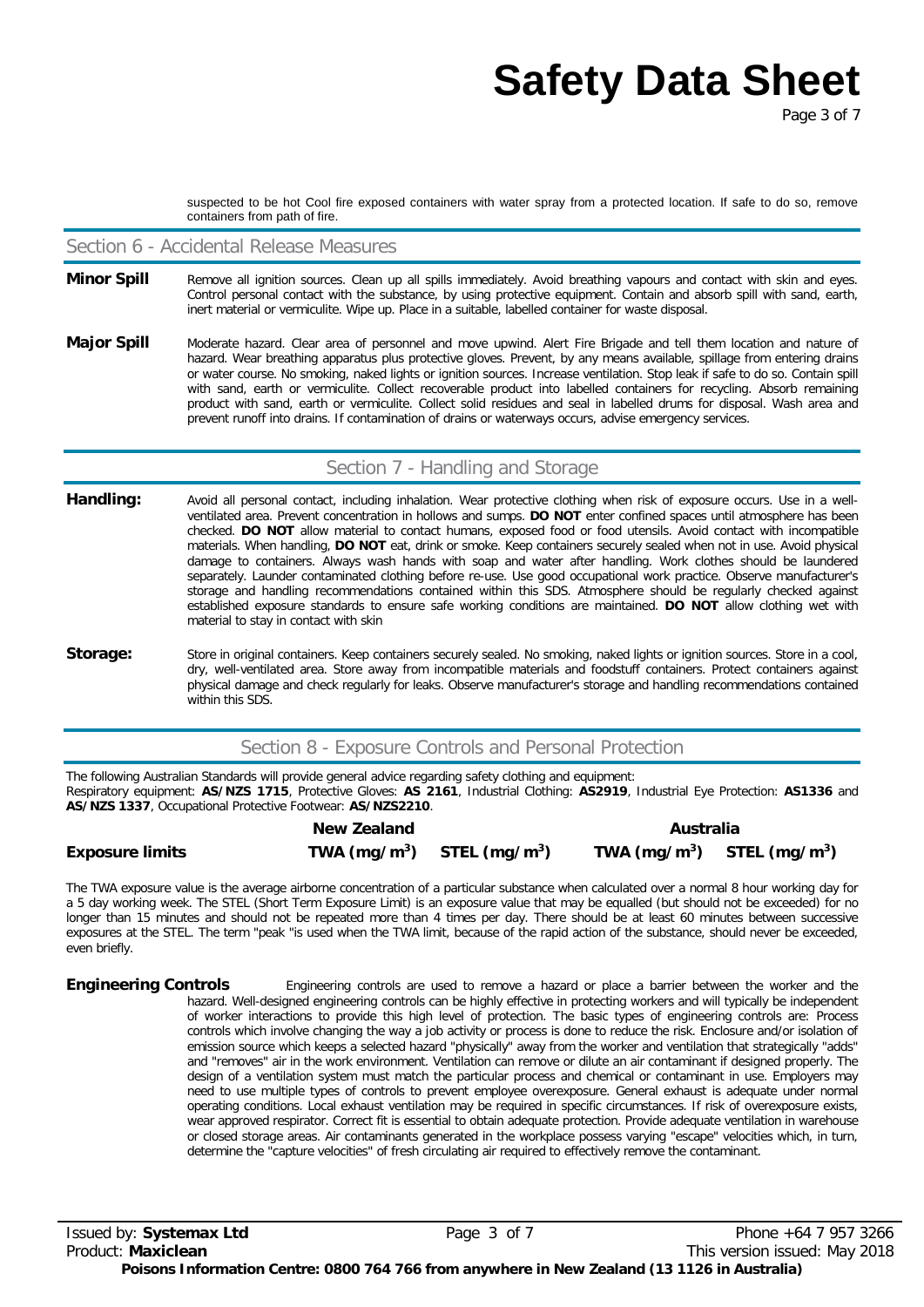Page 4 of 7



Eye Protection: Safety glasses with side shields. Chemical goggles. Contact lenses may pose a special hazard; soft contact lenses may absorb and concentrate irritants. A written policy document, describing the wearing of lenses or restrictions on use, should be created for each workplace or task. This should include a review of lens absorption and adsorption for the class of chemicals in use and an account of injury experience. Medical and first-aid personnel should be trained in their removal and suitable equipment should be readily available. In the event of chemical exposure, begin eye irrigation immediately and remove contact lens as soon as practicable. Lens should be removed at the first signs of eye redness or irritation lens should be removed in a clean environment only after workers have washed hands thoroughly. [CDC NIOSH Current Intelligence Bulletin 59], [AS/NZS 1336 or national equivalent]

#### **Skin Protection:**



Cotton Overalls. Butyl or Neoprene Gloves Rubber Footwear P.V.C. apron. Barrier cream. Skin cleansing cream. Eye wash unit.

.

**Respirator:** Type B-P filter of sufficient capacity. (AS/NZS 1716 & 1715; EN 143:2000 & 149.001; ANSI Z88 or national standard)

| Section 9 - Physical and Chemical Properties:  |                    |  |
|------------------------------------------------|--------------------|--|
| Physical Description & colour:                 | fluid              |  |
| Odour:                                         |                    |  |
| pH:                                            | no data            |  |
| <b>Vapour Pressure:</b>                        | no data            |  |
| <b>Relative Vapour Density:</b>                | no data            |  |
| <b>Viscosity</b>                               | no data            |  |
| <b>Boiling Point:</b>                          | 100 $\degree$ C    |  |
| <b>Volatiles:</b>                              | no data            |  |
| <b>Water Solubility:</b>                       | partially miscible |  |
| <b>Freezing/Melting Point:</b>                 | no data            |  |
| <b>Specific Gravity:</b>                       | $1.0 \pm 0.1$ g/ml |  |
| Flashpoint:                                    | no data            |  |
| <b>Lower Explosive Limit:</b>                  | no data            |  |
| <b>Upper Explosive Limit:</b>                  | no data            |  |
| Auto ignition temp:                            | no data            |  |
| <b>Evaporation Rate:</b>                       | $> 1$ (BuAc=1)     |  |
| Coeff Octanol/water distribution not available |                    |  |

Section 10 - Stability and Reactivity

**Reactivity:** Product is considered stable

#### **Conditions to Avoid:** none known

**Incompatibilities:** Reacts with mild steel, galvanised steel / zinc producing hydrogen gas which may form an explosive mixture with air. Segregate from alkalies, oxidising agents and chemicals readily decomposed by acids, i.e. cyanides, sulfides, carbonates. Avoid strong bases.

**Polymerisation:** This product will not undergo polymerization reactions.

## Section 11 - Toxicological Information

**Inhalation:** The material is not thought to produce either adverse health effects or irritation of the respiratory tract following inhalation (as classified by EC Directives using animal models). Nevertheless, adverse systemic effects have been

Issued by: **Systemax Ltd** Page4 of 7 Phone +64 7 957 3266 Product: **Maxiclean** This version issued: May 2018 **Poisons Information Centre: 0800 764 766 from anywhere in New Zealand (13 1126 in Australia)**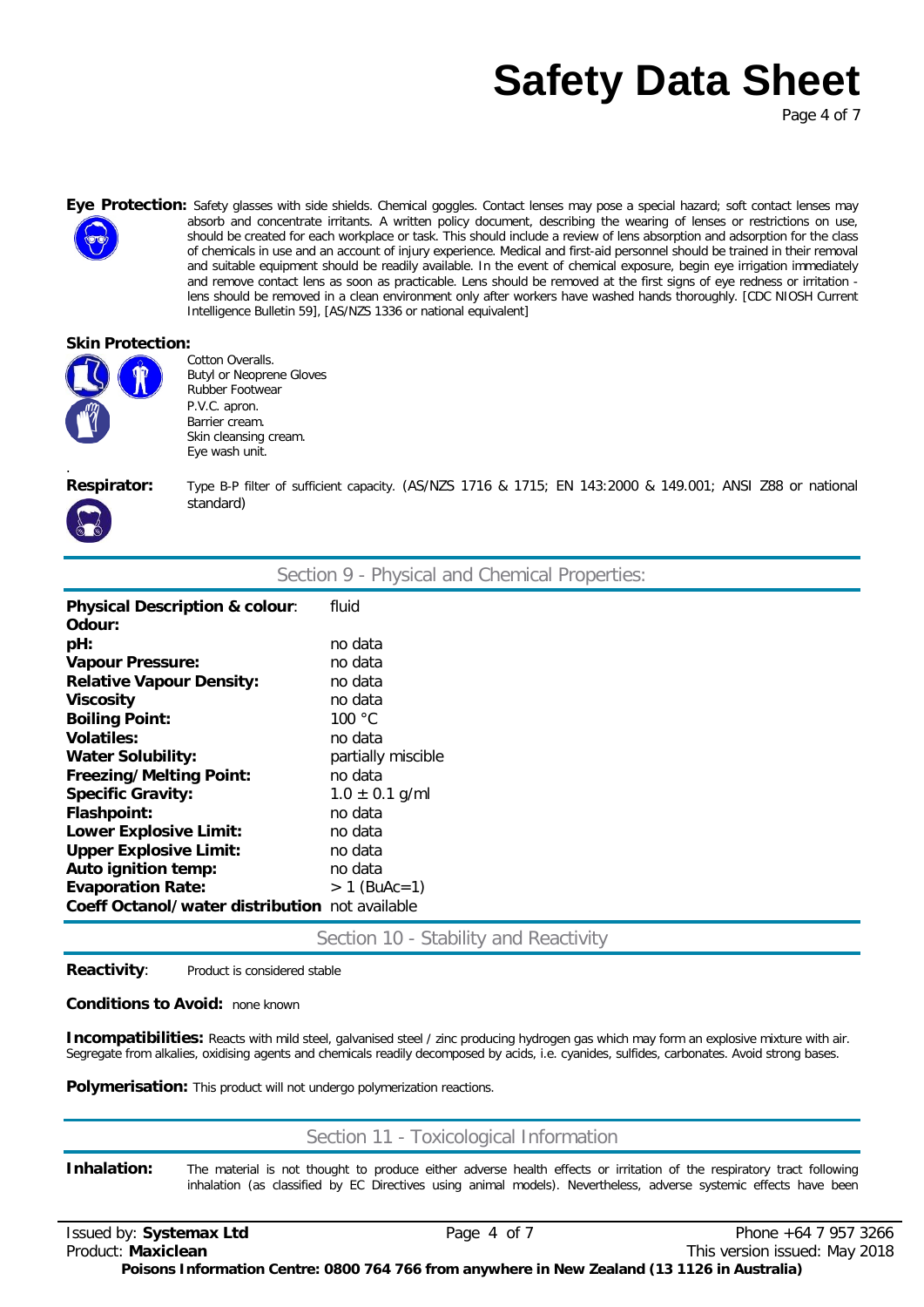Page 5 of 7

produced following exposure of animals by at least one other route and good hygiene practice requires that exposure be kept to a minimum and that suitable control measures be used in an occupational setting. Corrosive acids can cause irritation of the respiratory tract, with coughing, choking and mucous membrane damage. There may be dizziness, headache, nausea and weakness.

- **Ingestion:** Accidental ingestion of the material may be harmful; animal experiments indicate that ingestion of less than 150 gram may be fatal or may produce serious damage to the health of the individual. Concentrated solutions of many cationics may cause corrosive damage to mucous membranes and the oesophagus. Nausea and vomiting (sometimes bloody) may follow ingestion. Ingestion of acidic corrosives may produce burns around and in the mouth, the throat and oesophagus. Immediate pain and difficulties in swallowing and speaking may also be evident. Concentrated solutions of cationic surfactants may cause destruction of the tissue lining the mouth, throat and gullet, and may cause nausea and vomiting. In sufficient quantity they may produce restlessness, confusion, low blood pressure, muscle weakness, collapse, convulsion, laboured breathing, blue discolouration of the lips and coma.
- Skin Contact: Skin contact with the material may be harmful; systemic effects may result following absorption. This material can cause inflammation of the skin on contact in some persons. The material may accentuate any pre-existing dermatitis condition Cationic surfactants cause skin irritation, and, in high concentrations, caustic burns. Skin contact with acidic corrosives may result in pain and burns; these may be deep with distinct edges and may heal slowly with the formation of scar tissue. Open cuts, abraded or irritated skin should not be exposed to this material Entry into the blood-stream, through for example, cuts, abrasions or lesions, may produce systemic injury with harmful effects. Examine the skin prior to the use of the material and ensure that any external damage is suitably protected.
- **Eye:** This material can cause eye irritation and damage in some persons. Many cationic surfactants are very irritating to the eyes at low concentration. Concentrated solutions can cause severe burns with permanent clouding. Direct eye contact with acid corrosives may produce pain, tears, sensitivity to light and burns. Mild burns of the epithelia generally recover rapidly and completely.
- **Chronic:** Substance accumulation, in the human body, may occur and may cause some concern following repeated or long-term occupational exposure. There is some evidence that inhaling this product is more likely to cause a sensitisation reaction in some persons compared to the general population. There is limited evidence that, skin contact with this product is more likely to cause a sensitisation reaction in some persons compared to the general population. Repeated or prolonged exposure to acids may result in the erosion of teeth, swelling and/or ulceration of mouth lining. Irritation of airways to lung, with cough, and inflammation of lung tissue often occurs. Prolonged or repeated skin contact may cause degreasing, followed by drying, cracking and skin inflammation.

| <b>Toxicity</b> | Benzyl $C_{12-16}$ alkyldimethylammonium chloride | $LD_{50 \text{ oral rat}}$                        | $426$ mg/kg                            |
|-----------------|---------------------------------------------------|---------------------------------------------------|----------------------------------------|
|                 | Alcohols C <sub>12-14</sub> secondary alcohol     | $LD_{50}$ oral rat<br>LD <sub>50</sub> dermal rat | $\geq$ 2000 mg/kg<br>$\geq$ 2000 mg/kg |
|                 | Potassium hydroxide                               | $LD_{50}$ oral rat                                | $273 \text{ mg/kg}$                    |

## Section 12 - Ecological Information

May cause long-term adverse effects in the aquatic environment. Do NOT allow product to come in contact with surface waters or to intertidal areas below the mean high-water mark. Do not contaminate water when cleaning equipment or disposing of equipment wash-waters. Wastes resulting from use of the product must be disposed of on site or at approved waste sites.

| <b>Ecotoxicity</b> | Benzyl $C_{12-16}$ alkyldimethylammonium chloride | $LC_{50}$ 096hr fisht<br>BCF 1440hr fish<br>EC <sub>50</sub> 48hr crustacea<br>EC <sub>50</sub> 96hr algae | $0.26$ mg/Lt<br>$0.25$ mg/Lt<br>0.0059 mg/Lt<br>$0.67$ mg/Lt |
|--------------------|---------------------------------------------------|------------------------------------------------------------------------------------------------------------|--------------------------------------------------------------|
|                    | Potassium hydroxide                               | $LC_{50}$ 96hr fish<br>NOEC 96hr fish                                                                      | 80 mg/Lt<br>56 mg/Lt                                         |

## Section 13 - Disposal Considerations

Disposal: Containers may still present a chemical hazard/ danger when empty. Return to supplier for reuse/ recycling if possible. Otherwise: If container cannot be cleaned sufficiently well to ensure that residuals do not remain or if the container

Issued by: **Systemax Ltd** Page5 of 7 Phone +64 7 957 3266 Product: **Maxiclean** This version issued: May 2018 **Poisons Information Centre: 0800 764 766 from anywhere in New Zealand (13 1126 in Australia)**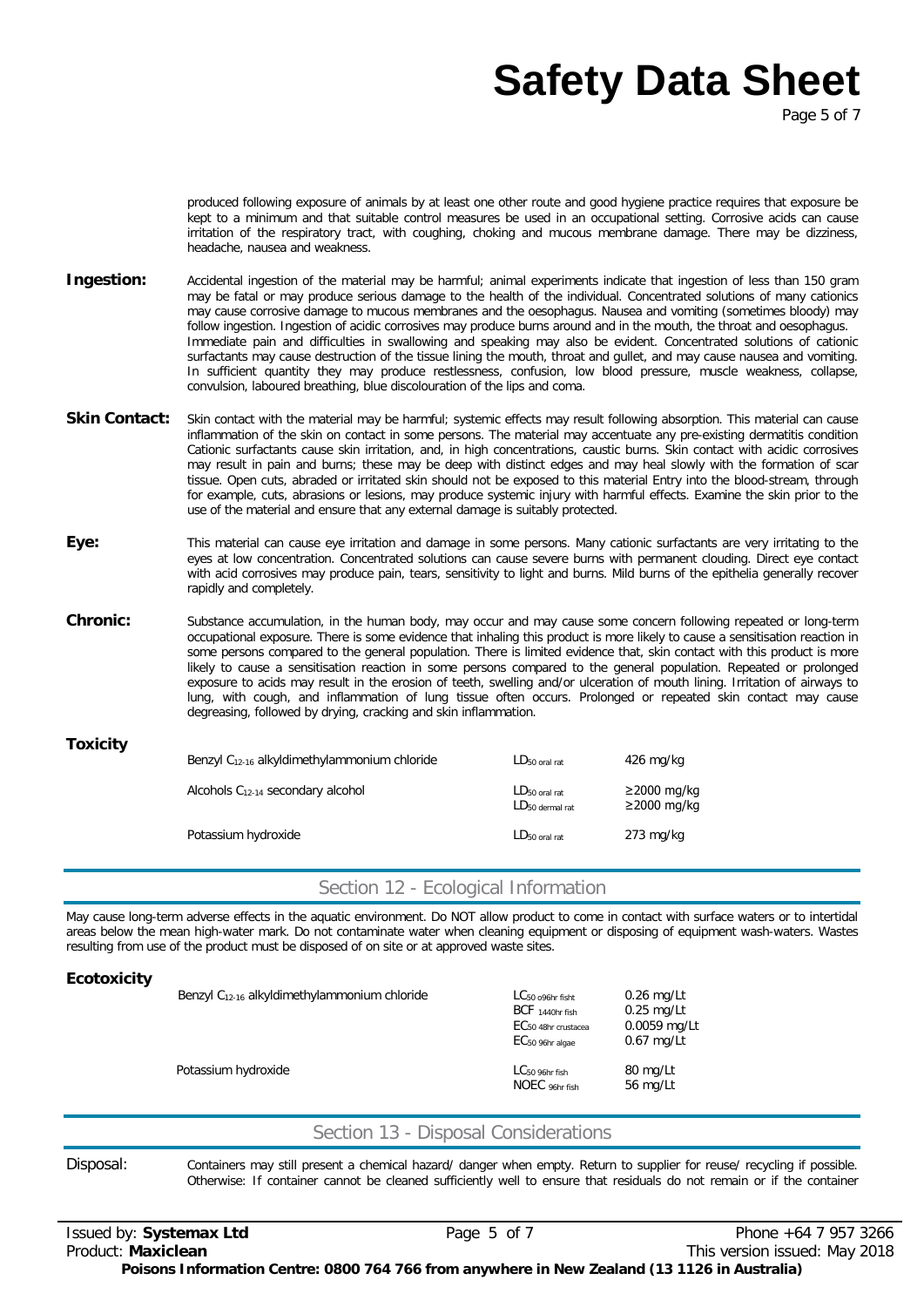Page 6 of 7

cannot be used to store the same product, then puncture containers, to prevent re-use, and bury at an authorised landfill. Where possible retain label warnings and SDS and observe all notices pertaining to the product. Legislation addressing waste disposal requirements may differ by country, state and/ or territory. Each user must refer to laws operating in their area. In some areas, certain wastes must be tracked. A Hierarchy of Controls seems to be common - the user should investigate: Reduction Reuse Recycling Disposal (if all else fails) This material may be recycled if unused, or if it has not been contaminated so as to make it unsuitable for its intended use. If it has been contaminated, it may be possible to reclaim the product by filtration, distillation or some other means. Shelf life considerations should also be applied in making decisions of this type. Note that properties of a material may change in use, and recycling or reuse may not always be appropriate. **DO NOT** allow wash water from cleaning or process equipment to enter drains. It may be necessary to collect all wash water for treatment before disposal. In all cases disposal to sewer may be subject to local laws and regulations and these should be considered first. Where in doubt contact the responsible authority. Recycle wherever possible or consult manufacturer for recycling options. Consult Land Waste Authority for disposal. Bury or incinerate residue at an approved site. Recycle containers if possible or dispose of in an authorised landfill. Ensure that the hazardous substance is disposed in accordance with the Hazardous Substances (Disposal) Notice 2017 Packages that have been in direct contact with the hazardous substance must be only disposed if the hazardous substance was appropriately removed and cleaned out from the package. The package must be disposed according to the manufacturer's directions taking into account the material it is made of. The hazardous substance must only be disposed if it has been treated by a method that changed the characteristics or composition of the substance and it is no longer hazardous. Only dispose to the environment if a tolerable exposure limit has been set for the substance. Only deposit the hazardous substance into or onto a landfill or sewage facility or incinerator, where the hazardous substance can be handled and treated appropriately.

Section 14 - Transport Information

Not REGULATED

HAZCHEM

## Section 15 - Regulatory Information

All of the disclosed ingredients in this formulation are listed on the NZ Inventory of Chemicals (NZIOC) and the Australian Inventory of Chemicals (AICS)

### HSNO Approval: **HSR002670Surface Coatings & Colourants (Subsidiary Hazard)**

**benzyl-C12-16-alkyldimethylammonium chloride (CAS 68424-85-1)** is found on the following regulatory lists

- New Zealand Hazardous Substances and New Organisms (HSNO) Act Chemicals (single components)
- New Zealand Hazardous Substances and New Organisms (HSNO) Act Classification of Chemicals
- New Zealand Hazardous Substances and New Organisms (HSNO) Act Classification of Chemicals Classification Data
- New Zealand Inventory of Chemicals (NZIoC)
- New Zealand Workplace Exposure Standards (WES)
- OECD List of High Production Volume (HPV) Chemicals
- OSPAR National List of Candidates for Substitution Norway
- OSPAR National List of Candidates for Substitution United Kingdom
- WHO Guidelines for Drinking-water Quality Chemicals for which guideline values have not been established

### Section 16 - Other Information

#### **This SDS contains only safety-related information. For other data see product literature.**

Please read all labels carefully before using product.

| Acronyms:       |                                                                       |
|-----------------|-----------------------------------------------------------------------|
| <b>ADG Code</b> | Australian Code for the Transport of Dangerous Goods by Road and Rail |
| <b>AICS</b>     | Australian Inventory of Chemical Substances                           |

Issued by: **Systemax Ltd** Page 6 of 7 Phone +64 7 957 3266 Product: **Maxiclean** This version issued: May 2018 **Poisons Information Centre: 0800 764 766 from anywhere in New Zealand (13 1126 in Australia)**